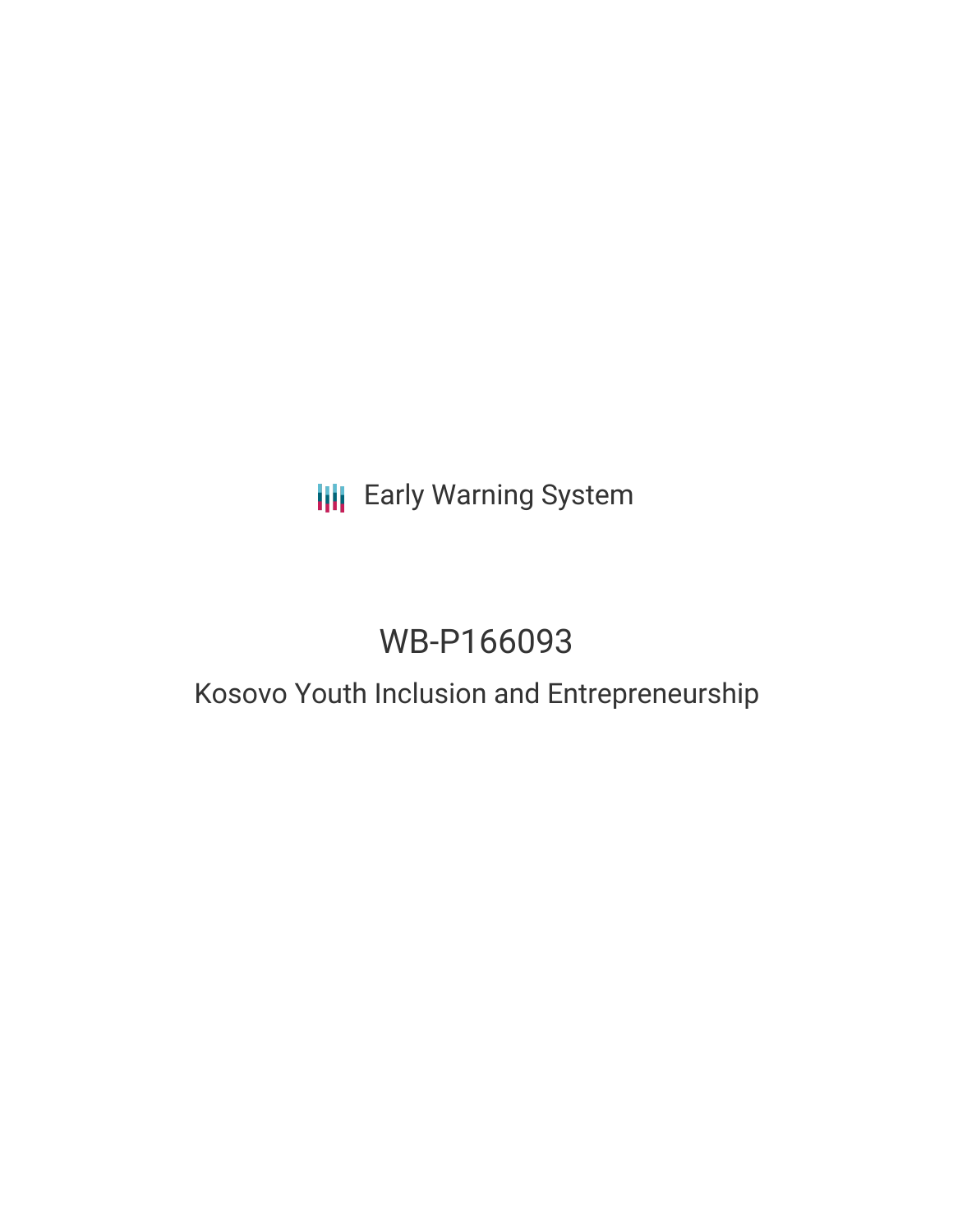

#### **Quick Facts**

| <b>Countries</b>               | Kosovo             |
|--------------------------------|--------------------|
| <b>Financial Institutions</b>  | World Bank (WB)    |
| <b>Status</b>                  | Proposed           |
| <b>Bank Risk Rating</b>        | B                  |
| <b>Sectors</b>                 | Industry and Trade |
| <b>Investment Type(s)</b>      | Loan               |
| <b>Investment Amount (USD)</b> | $$10.40$ million   |
| <b>Loan Amount (USD)</b>       | \$10.40 million    |
| <b>Project Cost (USD)</b>      | \$10.40 million    |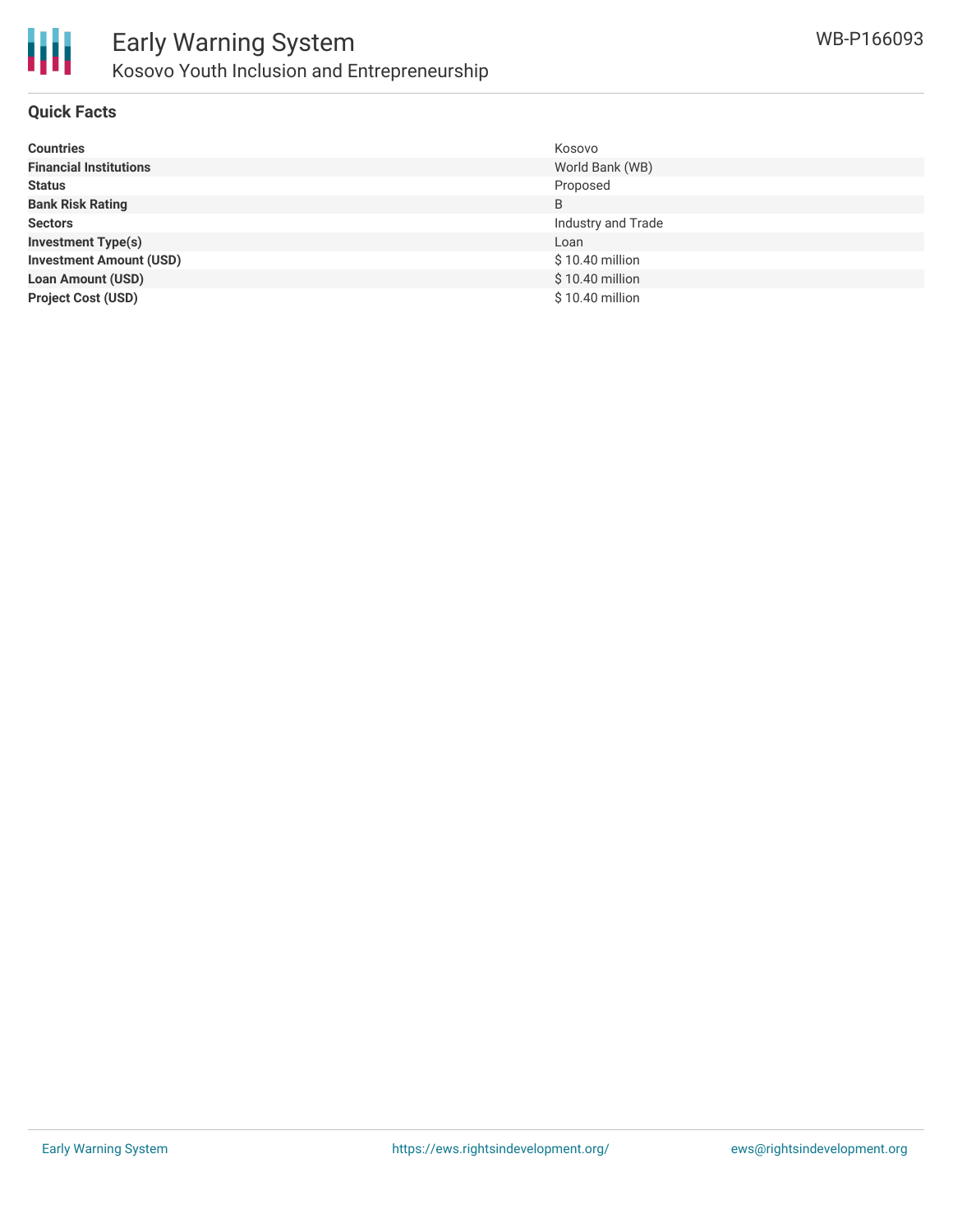

#### **Project Description**

According to Bank documents, the project aims to improve the socioeconomic inclusion of disadvantaged young women and men, aged 15–29, by increasing their access to civic participation, skills building and entrepreneurship. Beneficiary groups would include low-income, peri-urban and rural youth who are underemployed or not in education, employment or training (NEETs; a minimum of 50 percent of which would be women) in vulnerable communities.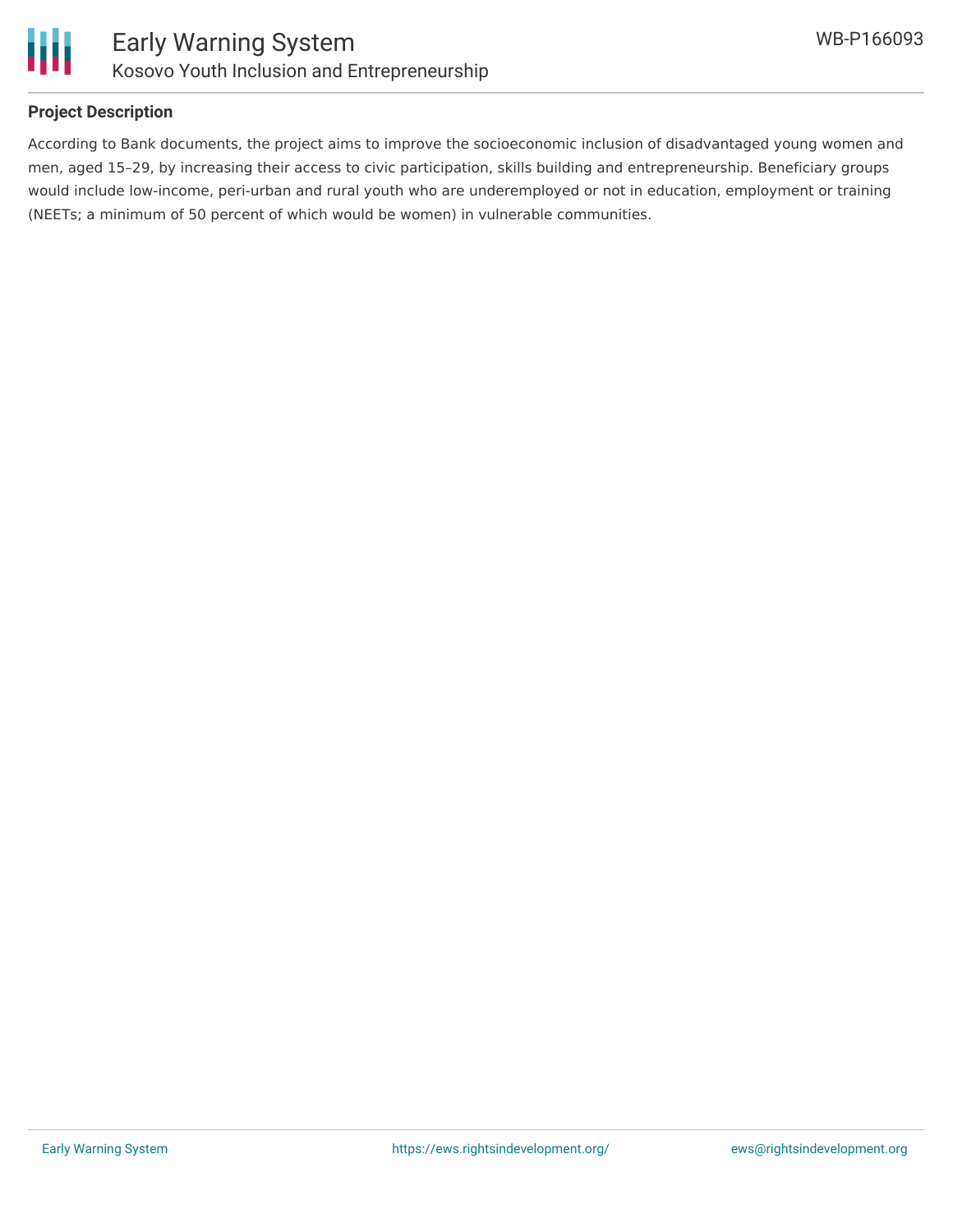

### Early Warning System Kosovo Youth Inclusion and Entrepreneurship

#### **Investment Description**

World Bank (WB)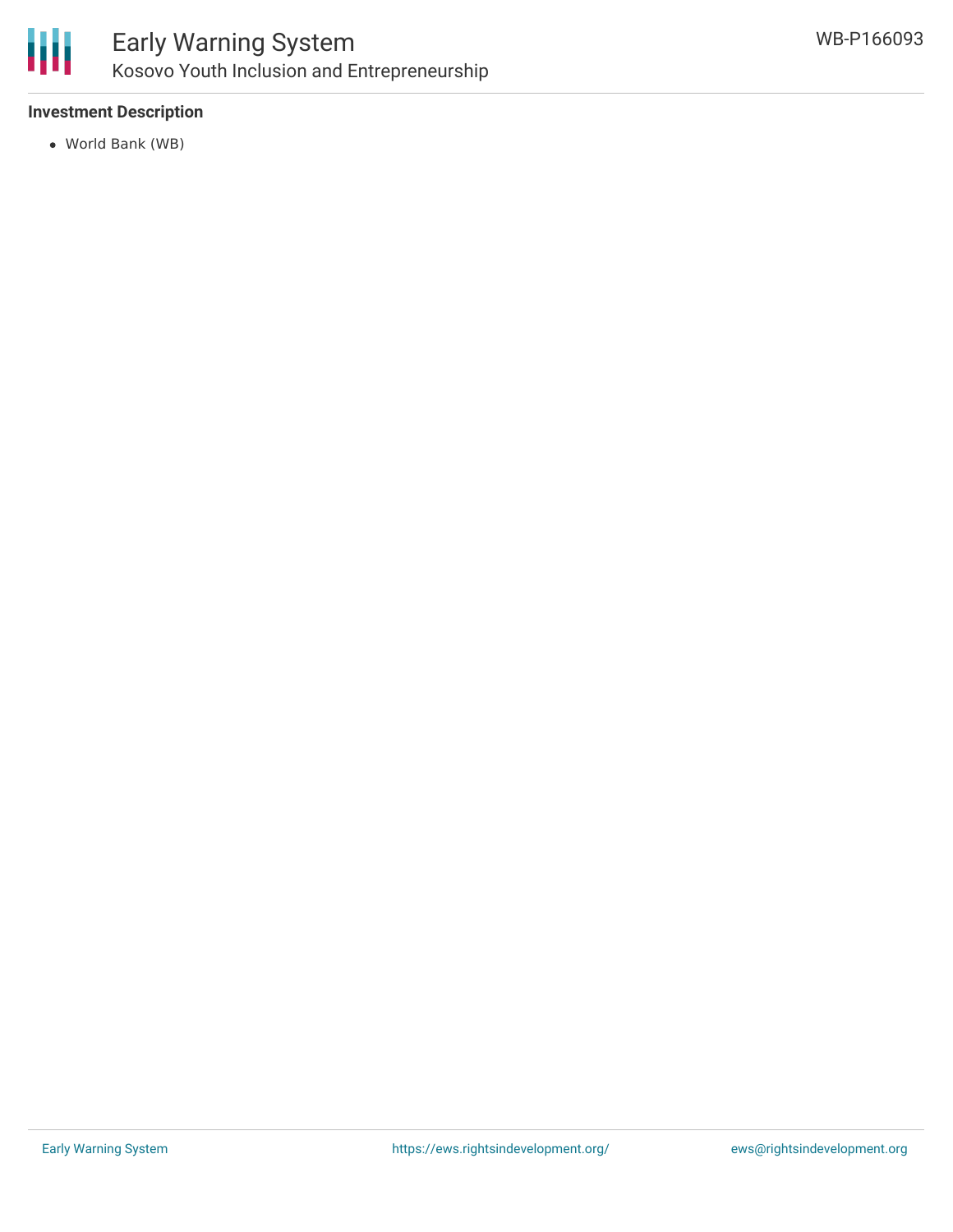

#### **Contact Information**

Borrower/Client: Ministry of Finance Arijeta Neziraj Elshani, Deputy Treasurer for Cash and Debt Management Email Address: [arijeta.n.elshani@rks-gov.net](mailto:arijeta.n.elshani@rks-gov.net)

Implementing Agency: Ministry of Innovation and Entrepreneurship Bardh Ahmeti, Chief of Cabinet of the Minister Email Address: [bardh.ahmeti@rks-gov.net](mailto:bardh.ahmeti@rks-gov.net)

#### **ACCOUNTABILITY MECHANISM OF WORLD BANK**

The World Bank Inspection Panel is the independent complaint mechanism and fact-finding body for people who believe they are likely to be, or have been, adversely affected by a World Bank-financed project. If you submit a complaint to the Inspection Panel, they may investigate to assess whether the World Bank is following its own policies and procedures for preventing harm to people or the environment. You can contact the Inspection Panel or submit a complaint by emailing ipanel@worldbank.org. You can learn more about the Inspection Panel and how to file a complaint at: http://ewebapps.worldbank.org/apps/ip/Pages/Home.aspx.